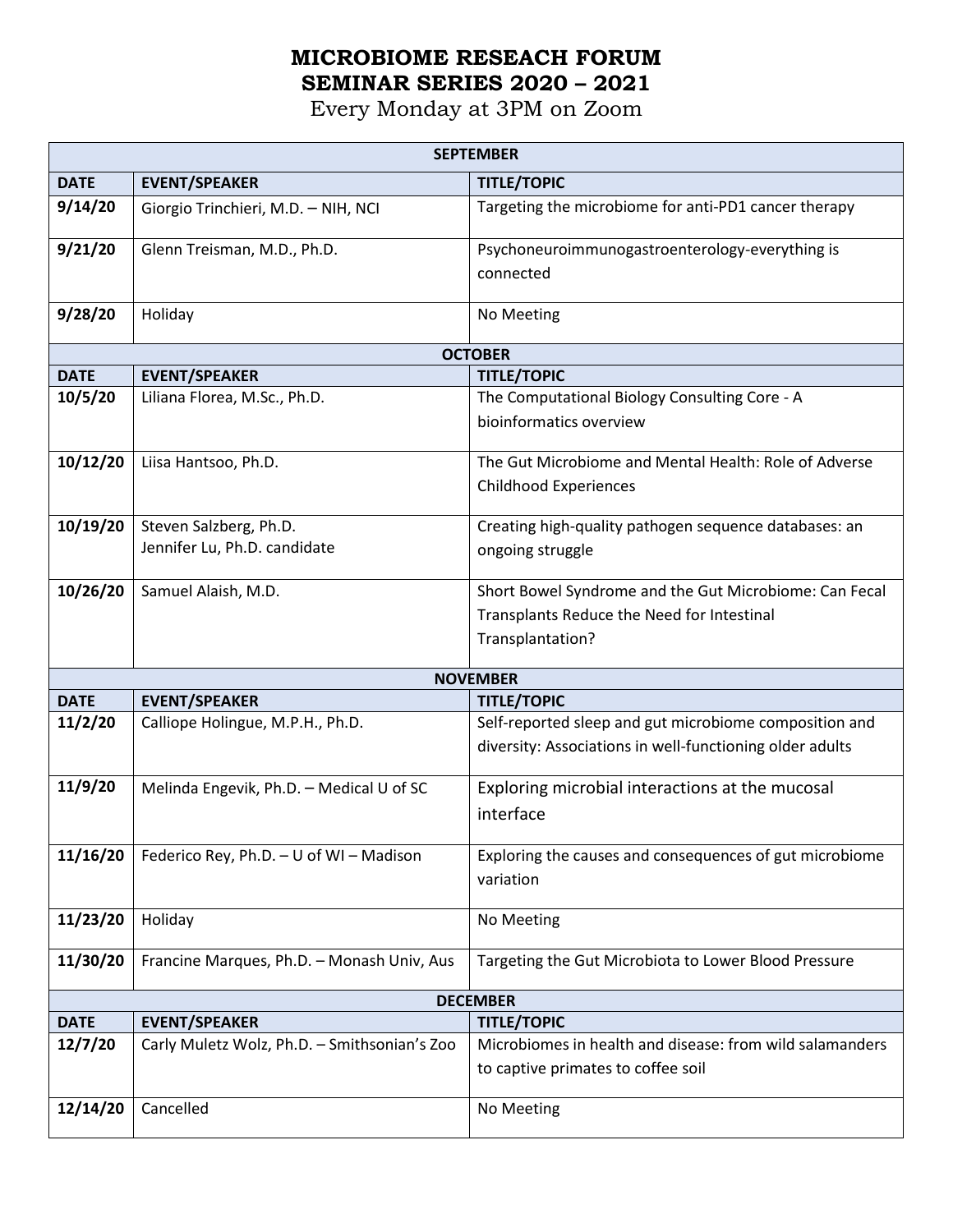| 12/21/20        | Holiday                                                                | No Meeting                                                                                                       |  |  |
|-----------------|------------------------------------------------------------------------|------------------------------------------------------------------------------------------------------------------|--|--|
| 12/28/20        | Holiday                                                                | No Meeting                                                                                                       |  |  |
| <b>JANUARY</b>  |                                                                        |                                                                                                                  |  |  |
| <b>DATE</b>     | <b>EVENT/SPEAKER</b>                                                   | <b>TITLE/TOPIC</b>                                                                                               |  |  |
| 1/4/21          | Holiday                                                                | No Meeting                                                                                                       |  |  |
| 1/11/21         | Laura Cox, Ph.D. - Harvard Medical School                              | The potential role of the gut microbiome in Alzheimer's<br>disease                                               |  |  |
| 1/18/21         | Holiday                                                                | No Meeting                                                                                                       |  |  |
| 1/25/21         | Lauren Bakaletz, Ph.D. - Nationwide<br>Children's Hospital, Ohio State | Development of DNABII Protein-Targeted Therapeutic and<br>Prevention Approaches for Biofilm Diseases             |  |  |
| <b>FEBRUARY</b> |                                                                        |                                                                                                                  |  |  |
| <b>DATE</b>     | <b>EVENT/SPEAKER</b>                                                   | <b>TITLE/TOPIC</b>                                                                                               |  |  |
| 2/1/21          | Cancelled - weather                                                    | No Meeting                                                                                                       |  |  |
| 2/8/21          | Wendy Garrett, M.D., Ph.D. - Harvard<br><b>Medical School</b>          | Diet and Microbial Metabolism in Kidney Disease and Colon<br>Cancer                                              |  |  |
| 2/15/21         | Jotham Suez, Ph.D.                                                     | Microbiome-based rational design of therapeutics                                                                 |  |  |
| 2/22/21         | Brian Layden, Ph.D. - U of IL - Chicago                                | Gut Microbial derived nutrients role in metabolic response<br>during Pregnancy and Beyond                        |  |  |
|                 |                                                                        | <b>MARCH</b>                                                                                                     |  |  |
| <b>DATE</b>     | <b>EVENT/SPEAKER</b>                                                   | <b>TITLE/TOPIC</b>                                                                                               |  |  |
| 3/1/21          | Elana Fertig, Ph.D.                                                    | Identifying therapeutic resistance mechanisms in cancer<br>with single-cell data and machine learning            |  |  |
| 3/8/21          | Rafael Machado Rezende, Ph.D. - Harvard<br><b>Medical School</b>       | Intestinal gamma-delta T cells secrete micro-RNAs to<br>modulate the microbiota and behavior in mice             |  |  |
| 3/15/21         | Johan Melendez, Ph.D.                                                  | The genomics of antimicrobial resistance in Neisseria<br>gonorrhoeae: Potential and limitations for diagnostics. |  |  |
| 3/22/21         | Helen Vuong, Ph.D. - UCLA                                              | Elucidating the role of the maternal gut microbiome in<br>nervous system development and sensorimotor behaviors  |  |  |